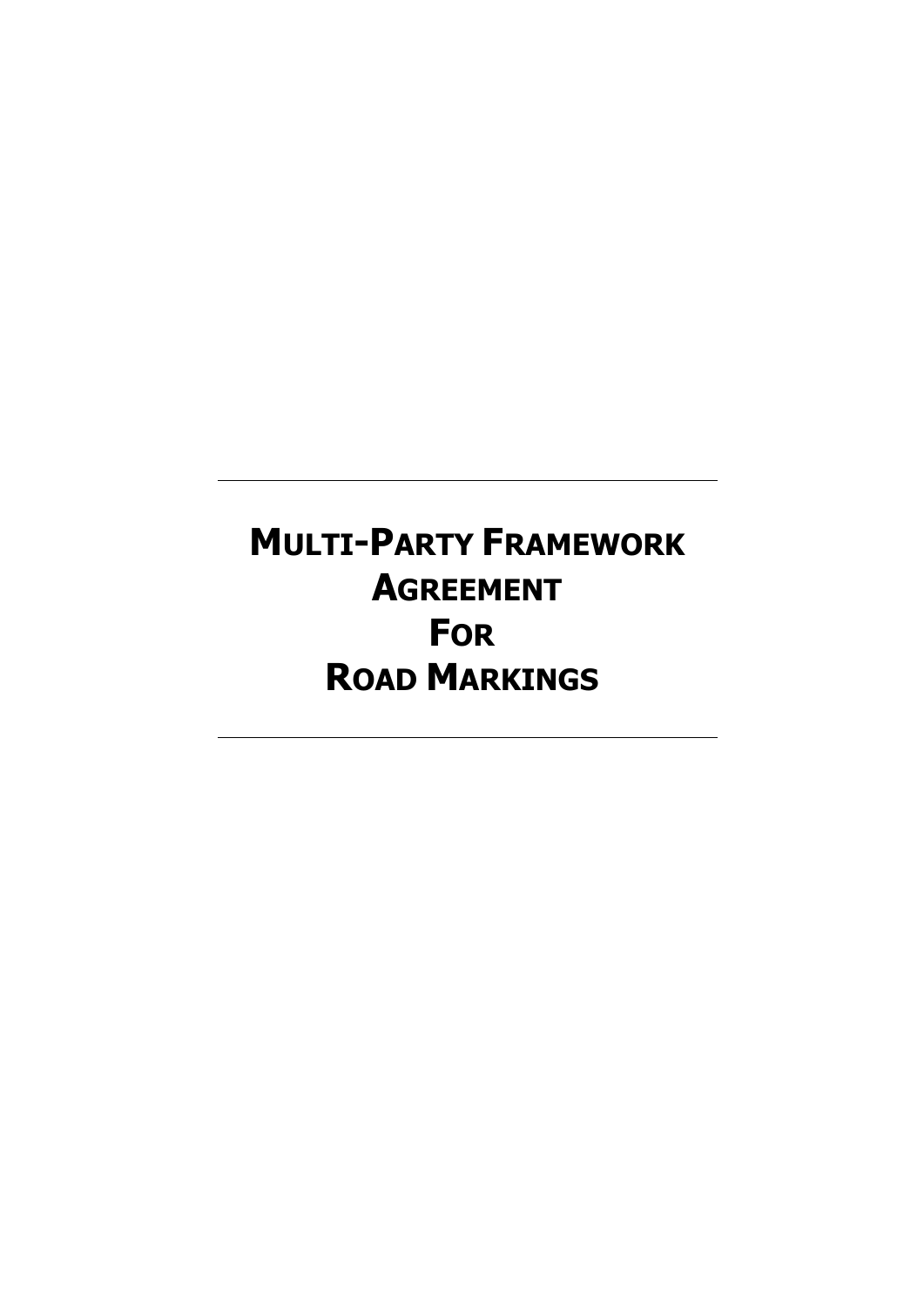# **TABLE OF CONTENTS**

| 1.0 |                                                                     |  |  |
|-----|---------------------------------------------------------------------|--|--|
| 2.0 | THE CENTRAL PURCHASING BODY AND THE CONTRACTOR AGREE AS FOLLOWS:  4 |  |  |
|     | 2.1                                                                 |  |  |
|     | 2.2                                                                 |  |  |
|     | 2.3                                                                 |  |  |
|     | 2.4                                                                 |  |  |
|     | 2.5                                                                 |  |  |
|     | 2.6                                                                 |  |  |
| 3.0 |                                                                     |  |  |
|     | 3.1                                                                 |  |  |
|     | 3.2                                                                 |  |  |
|     | 3.3                                                                 |  |  |
|     | 3.4                                                                 |  |  |
|     | 3.5                                                                 |  |  |
|     | 3.6                                                                 |  |  |
|     | <b>APPFNDIX 1</b>                                                   |  |  |
|     |                                                                     |  |  |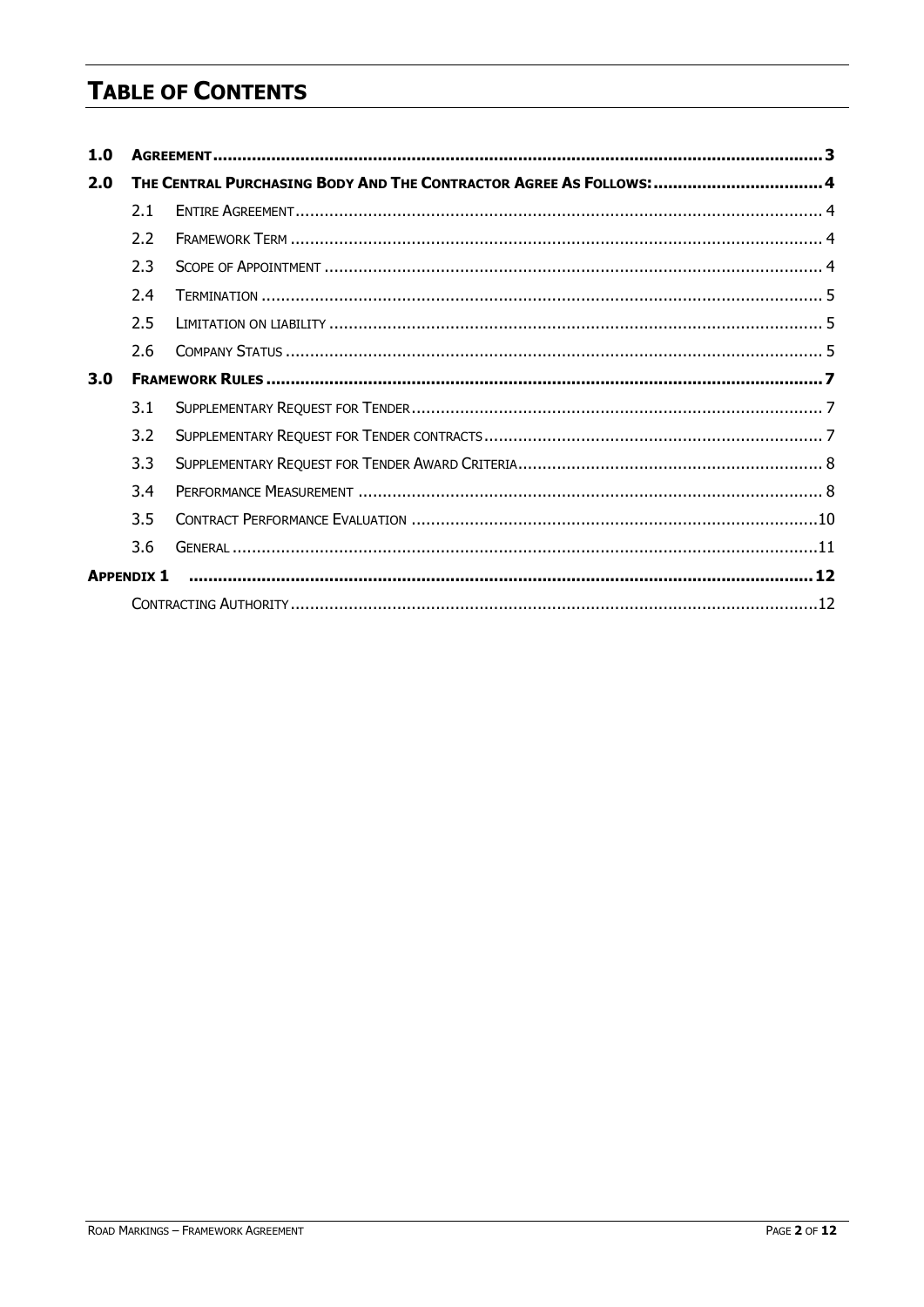# **1.0 AGREEMENT**

**THIS FRAMEWORK AGREEMENT** is made on the 2018 **BETWEEN;** 

| <b>Central Purchasing Body:</b>                     | The Local Government Operational Procurement Centre<br>(LGOPC) <sup>1</sup> acting as a Central Purchasing Body (CPB) <sup>2</sup><br>under the auspices of Kerry County Council of the one<br>part which expression shall be deemed to include its<br>successors, assigns and authorised representatives. |
|-----------------------------------------------------|------------------------------------------------------------------------------------------------------------------------------------------------------------------------------------------------------------------------------------------------------------------------------------------------------------|
| <b>Principal Office of Central Purchasing Body:</b> | Unit 9, Ground Floor, Building C, Reeks Gateway, Rock<br>Road, Killarney, Co. Kerry, V93 KVK1                                                                                                                                                                                                              |
| <b>Telephone No:</b>                                | 076 106 40 20                                                                                                                                                                                                                                                                                              |
| <b>Email Address</b>                                | eproc@kerrycoco.ie                                                                                                                                                                                                                                                                                         |

#### **AND**

| The Contractor [which expression shall,<br>where the context so admits or requires (and<br>in particular with reference to Clause 2.6<br>herein) include its successors and assigns)]: |  |
|----------------------------------------------------------------------------------------------------------------------------------------------------------------------------------------|--|
| <b>Registered office of Contractor:</b>                                                                                                                                                |  |
| <b>Name of Contractors Representative</b>                                                                                                                                              |  |
| <b>Telephone No:</b>                                                                                                                                                                   |  |
| <b>Email Address:</b>                                                                                                                                                                  |  |

#### **WHEREAS:**

- A. The LGOPC enters into this Framework Agreement<sup>3</sup> on its own behalf and on behalf of other Contracting Authorities as referenced in Appendix 1 hereunder. The LGOPC has conducted a tender competition on www.etenders.gov.ie<sup>4</sup> and in the Official Journal of the European Union<sup>5</sup> inviting tenders for Road Markings.
- B. The Contractor<sup>6</sup> is engaged in the business of providing Road Markings. The Contractor submitted an Application in response to the LGOPC's tender competition and, following an assessment and evaluation of the Tender Submission, the LGOPC wishes to appoint the Contractor to its multi-party Framework Agreement for Road Markings.
- C. The Contractor has agreed to be appointed to the Framework Agreement on the terms and conditions set out in the Terms & Conditions Document.<sup>7</sup>

 $1$  The LGOPC is responsible for the sectorial categories of spend through the development, implementation and management of all elements of the Category Councils of Plant Hire and Minor Building Works & Civils as established by the Office of Government Procurement.

 $2$  means a contracting authority or a contracting entity within the meaning of Regulation 2(1) of the European Union (Award of Public Authority Contracts) Regulations 2016 providing centralised purchasing activities and, possibly, ancillary purchasing activities.

<sup>&</sup>lt;sup>3</sup> means the Framework Agreement and the Terms & Conditions Document.

<sup>4</sup> means the Irish Government's electronic tendering platform administered by the Office of Government Procurement.

<sup>5</sup> means the publication in which all tenders from the public sector which are valued above a certain financial threshold according to EU legislation, must be published.

<sup>&</sup>lt;sup>6</sup> means Tenderer admitted to the Framework Agreement and shall have the same meaning as Supplier on the www.supplygov.ie system. <sup>7</sup> forming part of the Tender Documents.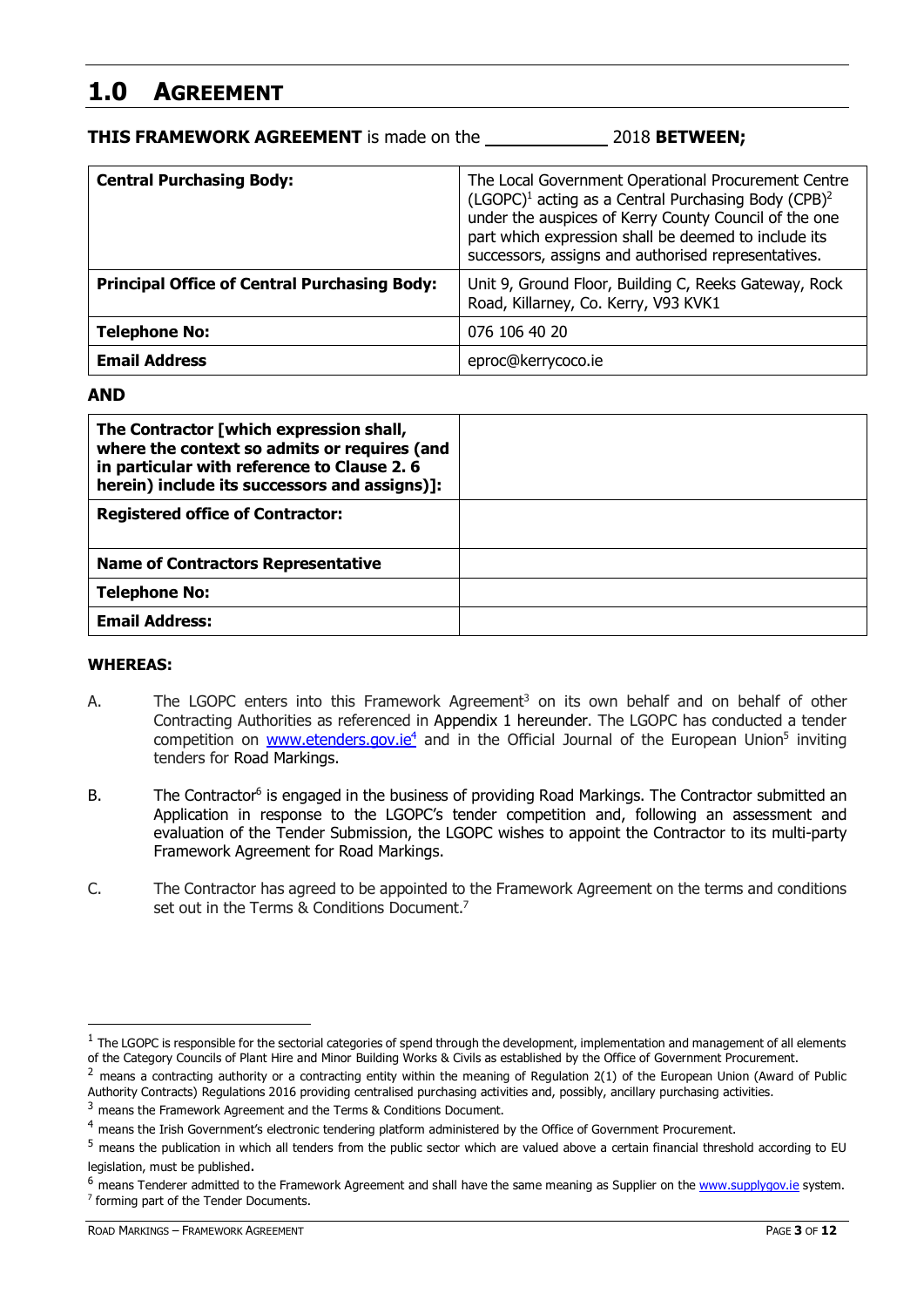# **2.0 THE CENTRAL PURCHASING BODY AND THE CONTRACTOR AGREE AS FOLLOWS:**

#### **2.1 ENTIRE AGREEMENT**

- 2.1.1 This Framework Agreement constitutes the entire agreement between the parties and contains all the terms which the parties have agreed with respect to its subject matter and shall prevail over and supersede all prior agreements, understandings, statements and communications between the Contractor and any Contracting Authority. Without prejudice to the generality of the foregoing, the Framework Agreement shall apply to the exclusion of any terms and conditions which the Contractor may purport to apply at any time, whether contained in any acknowledgement of a purchase order or otherwise.
- 2.1.2 Neither party has relied on any other written or oral agreement, representation, arrangement or understanding.
- 2.1.3 The Contractor acknowledges that it has not been induced to enter into this Framework Agreement by a statement or promise which this Framework Agreement does not contain. Neither the LGOPC nor any Contracting Authority is liable in equity, contract or tort or in any other way for a representation that is not set out in this Framework Agreement.
- 2.1.4 Each obligation, warranty or representation of the Contractor under this Framework Agreement is undertaken or made (as the case may be) in favour of the LGOPC for its own benefit and for the benefit of each Contracting Authority.
- 2.1.5 This agreement can only be changed in writing, signed by authorized representatives of the LGOPC and the Contractor.

#### **2.2 FRAMEWORK TERM**

- 2.2.1 The Framework Agreement shall take effect on the Effective Date<sup>8</sup>. The Framework Agreement shall continue in full force and effect for a term of two (2) years, (the Framework Term) with an option to the LGOPC of two further 12 month extensions, subject to available budgets and other factors, unless it is otherwise terminated in accordance with the provisions of this Framework Agreement.
- 2.2.2 Notwithstanding the expiry of the Framework Term, a Supplementary Request for Tender<sup>9</sup> (sRFT) contract that is not completed prior to the end of the Framework Term shall be governed by this Framework Agreement.

#### **2.3 SCOPE OF APPOINTMENT**

- 2.3.1 This Framework Agreement governs the relationship between the LGOPC and the Contractor in respect of the provision of Road Markings by the Contractor to the LGOPC and to Contracting Authorities.
- 2.3.2 In consideration of the performance by the Contractor of its obligations under this Framework Agreement and for other good and valuable consideration (receipt of which is acknowledged), the LGOPC appoints the Contractor on a non-exclusive basis to provide Road Markings to Contracting Authorities, if instructed to do so from time to time pursuant to the Framework Agreement, and the Contractor accepts such appointment in each case upon the terms and subject to the conditions of this Framework Agreement.
- 2.3.3 The parties acknowledge and agree that a Contracting Authority has the right to order Road Markings pursuant to this Framework Agreement.

 <sup>8</sup> means the date when the Framework Agreement becomes active.

 $9$  means a tender request issued via www.supplygov.ie by the Contracting Authority to the Contractors, undertaken in accordance with the procedure set out in this Framework Agreement and the Terms & Conditions Document.

ROAD MARKINGS – FRAMEWORK AGREEMENT **PAGE 4** OF **12**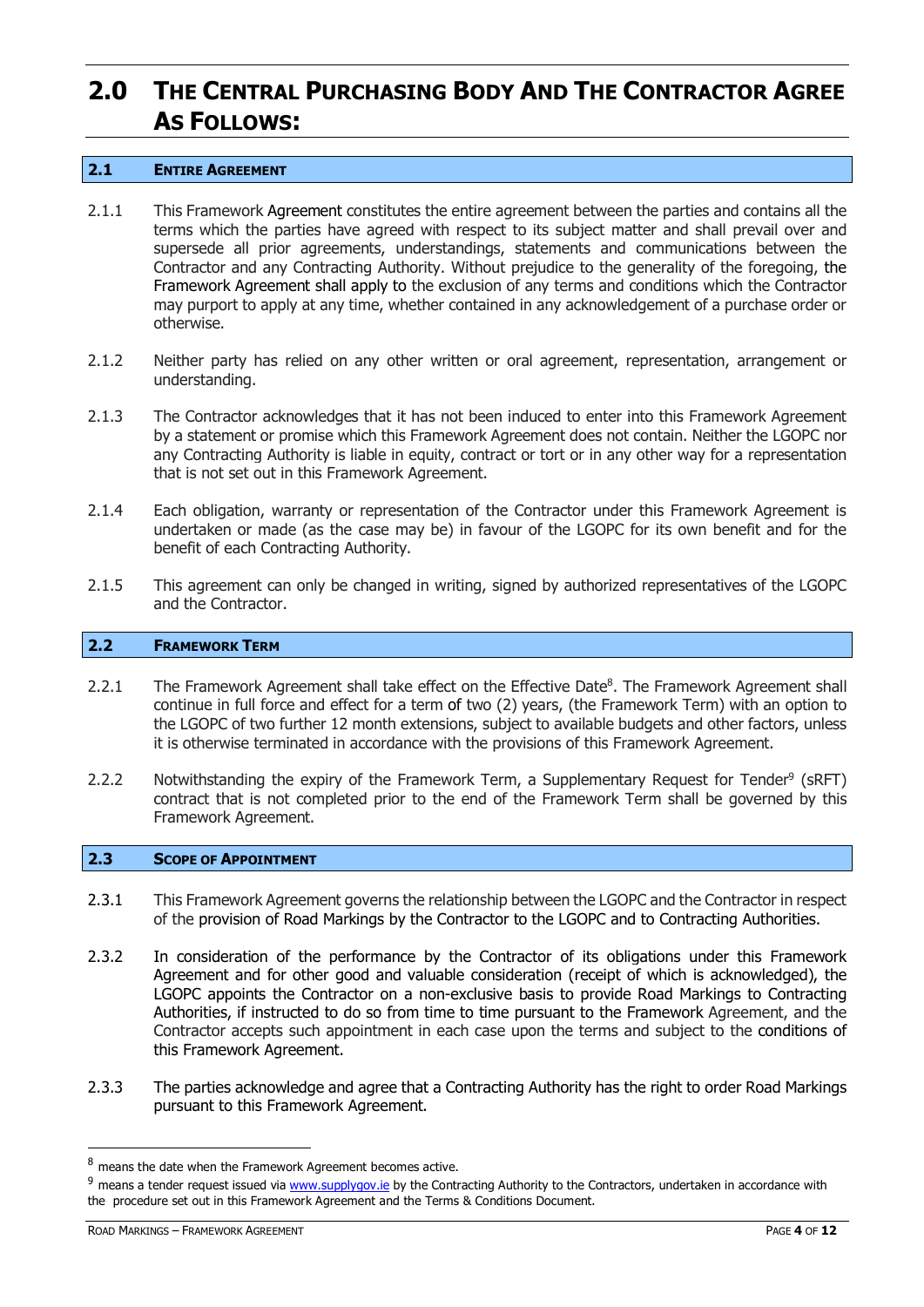- 2.3.4 The appointment of the Contractor does not constitute a commitment or guarantee by any of the Contracting Authorities to procure any Road Markings from the Contractor.
- 2.3.5 Contracting Authorities may also procure Road Markings in other ways, and do not guarantee that Road Markings will be procured under this Framework Agreement.
- 2.3.6 No undertakings or any form of statement, promise, representation or obligation shall be deemed to have been made by the LGOPC and/or any Contracting Authority in respect of the total quantities or values of the Road Markings to be ordered by them pursuant to this Framework Agreement and the Contractor acknowledges and agrees that it has not entered into this Framework Agreement on the basis of any such undertaking, statement, promise or representation.

| <b>CONTRACTOR</b><br>-2.4 | <b>TERMINATION</b> |  |  |  |
|---------------------------|--------------------|--|--|--|
|                           |                    |  |  |  |

- 2.4.1 The LGOPC may terminate this agreement by written notice to the Contractor:
	- · according to the attached Framework Rules, or
	- · if the Contractor breaks this agreement, or
	- · if any of the provisions of Regulation 73 of the EU (Award of Public Authority Contracts) Regulations 2016 apply; or
	- if the Contractor is no longer able or capable of providing the required works/services to the LGOPC and/or Contracting Authorities; or
	- if any statement made by the Contractor in connection with the procedure by which this agreement was awarded to the Contractor was untrue when made or subsequently ceases to be true, or
	- without cause, if the LGOPC also terminates its agreements with the other Contractors admitted to the Framework Agreement
- 2.4.2 A Contractor whose Framework Agreement has been terminated will no longer be considered a participant in this Framework Agreement.
- 2.4.3 Termination of this agreement does not affect any existing sRFT contract.
- 2.4.4 The Contractor is not entitled to any payment because this agreement has been terminated.

#### **2.5 LIMITATION ON LIABILITY**

2.5.1 Neither the Contractor nor the LGOPC have any liability to the other under or in connection with this agreement for breach of contract, negligence, breach of duty or anything else. This does not affect their liability under any sRFT contract.

#### **2.6 COMPANY STATUS**

- 2.6.1 This Framework Agreement may be assigned and/or novated by the Contractor and the LGOPC, subject to the granting of formal written consent to such assignment and/or novation by the LGOPC, to the legal successor of the Contractor where:
	- a) The specific change in contractor was provided for in the procurement process for the award of this Framework Agreement; or
	- b) The change is as a result of corporate restructuring in a manner permitted under Regulation 72(1)(d) of the European Union (Award of Public Authority Contracts) Regulations 2016.
- 2.6.2 The LGOPC may, prior to granting of formal written consent to assignment and/or novation, require compliance by the succeeding contractor with such conditions the LGOPC deems necessary including, but not limited to, requiring evidence that: (a) the succeeding contractor fulfils the qualifying criteria initially established; (b) the succeeding contractor possesses the capability (technical or otherwise), resources and skills in respect of satisfying the requirements of the Framework and; (c) a formal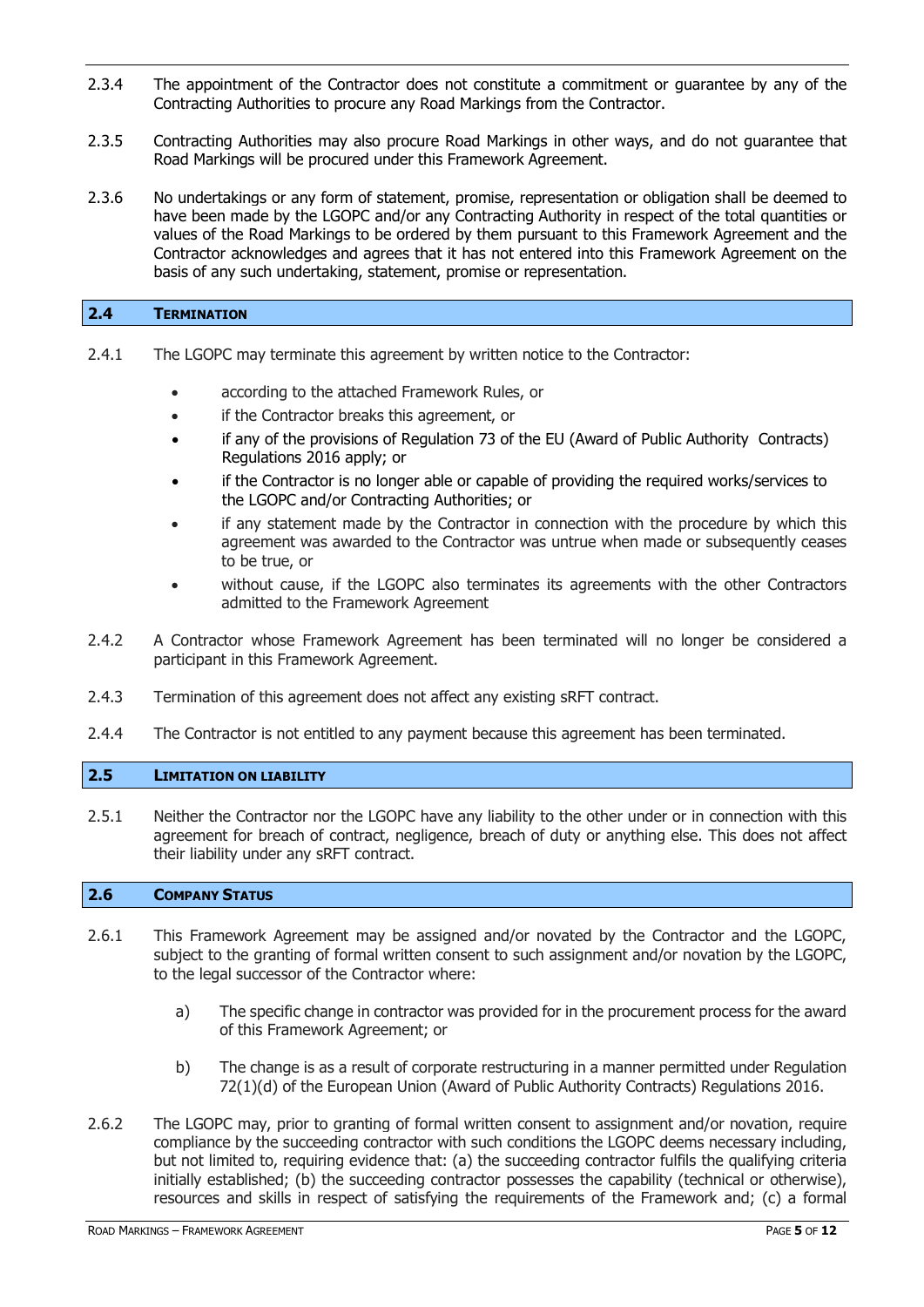change in legal status or corporate restructuring as permitted under sub-paragraphs 2.6.1 (a) and (b) herein has been lawfully undertaken.

- 2.6.3 The terms and conditions of this Framework Agreement and the obligations imposed on the parties herein shall govern any succeeding contractor and the LGOPC and the LGOPC may, at its discretion, direct the succeeding contractor to execute a formal Deed of Assignment/Novation for the purposes of same.
- 2.6.4 Without prejudice to such additional circumstances where assignment and/or novation are permissible under sub-paragraphs 2.6.1 (a) and (b) herein, assignment and/or novation to the legal successor of the Contractor (subject to the granting of formal written consent to such assignment and/or novation by the LGOPC) is permissible in the following circumstances:
	- · Change of contractor's legal status from sole trader to corporation where general ownership and personnel remain the same.
	- · Change of contractor's legal status from corporation to sole trader where general ownership and personnel remain the same.
	- · Change of contractor's legal status from sole trader to partnership where general ownership and personnel remain the same.
	- · Change of contractor's legal status from partnership to sole trader where general ownership and personnel remain the same.
	- · Change of contractor's legal status from corporation to partnership where general ownership and personnel remain the same.
	- · Change of contractor's legal status from partnership to corporation where general ownership and personnel remain the same.
	- · Change of contractor's business name.
	- Change of contractor from sole trader to other related sole trader (for example, business transfer from father to son).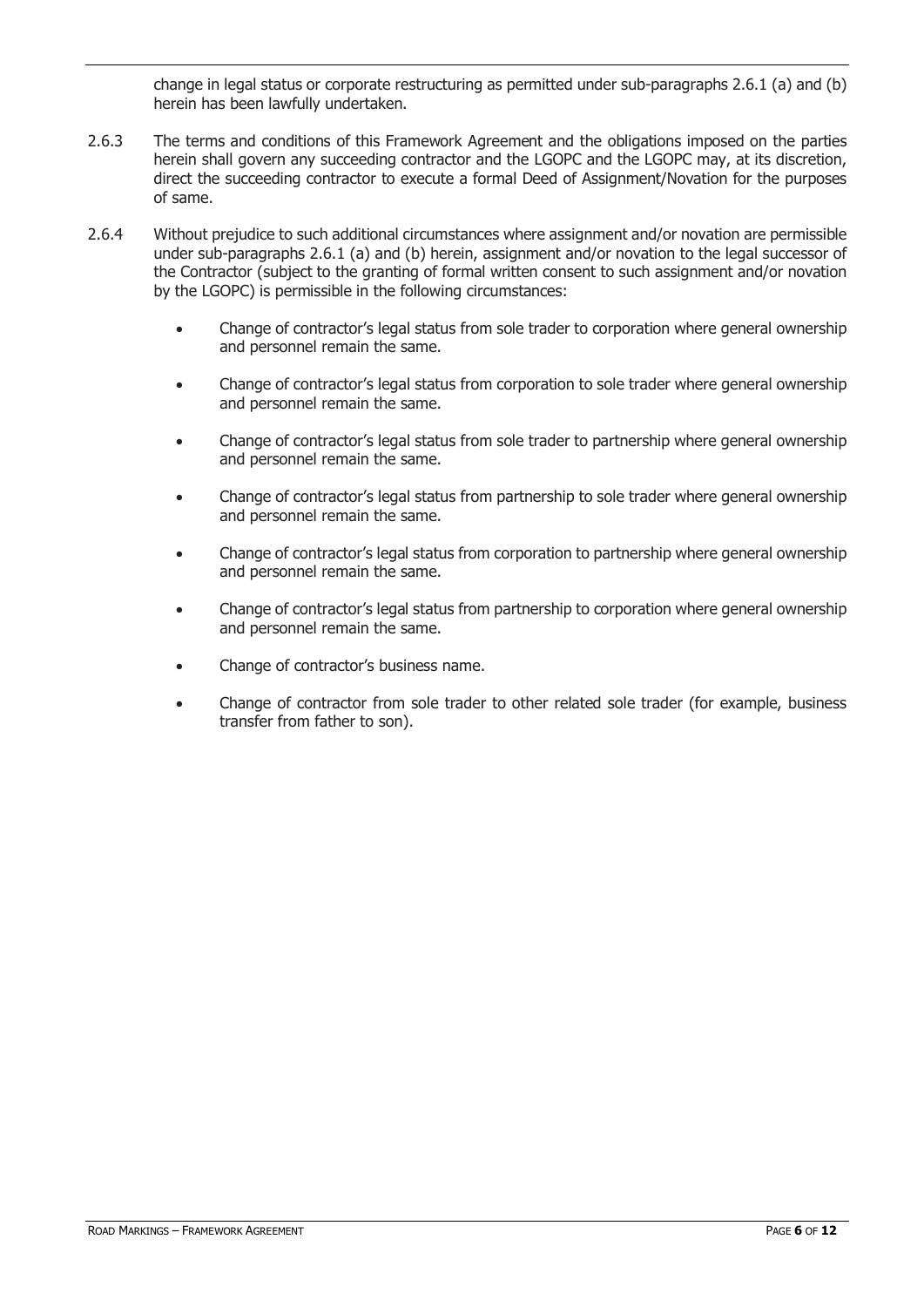### **3.0 FRAMEWORK RULES**

#### **3.1 SUPPLEMENTARY REQUEST FOR TENDER**

- 3.1.1 Where a Contracting Authority wishes to acquire Road Markings pursuant to the Framework Agreement, it will do so by means of a Mini-Competition only.
- 3.1.2 The Contracting Authority shall issue sRFTs to all Contractors via the www.supplygov.ie<sup>10</sup> system.
- 3.1.3 The Contractor shall comply with any procedures, processes, time limits, instructions or other requirements issued by the Contracting Authority in relation to the sRFT and shall bear all costs associated therewith.
- 3.1.4 The acknowledgement of receipt of any proposal shall not constitute any actual or implied agreement between the Contractor and the Contracting Authority.

#### **3.2 SUPPLEMENTARY REQUEST FOR TENDER CONTRACTS**

- 3.2.1 If the Contractor is selected to provide any works and/or services according to this agreement, the Contracting Authority and the Contractor agree to enter a contract in the terms established under this agreement.
- 3.2.2 sRFT contracts shall be on the terms of:
	- PW-CF 11 Term Maintenance and Refurbishment contract; or
	- PW-CF 6 Public Works Short Form of Contract; or
	- · PW-CF 5 Contract for Minor Building & Civil Engineering Works designed by the Employer; or
	- · Equivalent contract approved by the Office of Government Procurement/Department of Public Expenditure & Reform/Department of Finance.

as completed by the Contracting Authority and the Contractor according to this Framework Agreement. The version of the relevant conditions of contract shall be those identified in the sRFT or, failing which, the version published on http://constructionprocurement.gov.ie/contracts/ on the date 10 days before the latest receipt for a response to the sRFT.

- 3.2.3 The Contractor acknowledges and agrees that, where a Contracting Authority formally accepts its tender in writing in circumstances where the Contractor has been selected to provide any works and/or services according to this agreement, it shall have entered into a legally binding contract with the Contracting Authority for the provision of the Road Markings specified in the relevant sRFT contract to the Contracting Authority. In the event that the Contracting Authority, having selected the Contractor in accordance with this agreement, fails to formally accept the Contractor's tender in writing, but proceeds to instruct the Contractor in respect of the provision of the works and/or services and the Contractor dispatches, delivers or completes the works and/or services pursuant to the instruction, then this shall be deemed conclusive evidence of the acceptance of the sRFT contract and the terms and conditions of the sRFT contract thereby constituted.
- 3.2.4 Each Contracting Authority shall be responsible for awarding sRFT contracts in accordance with the sRFT procedure set out in this Framework Agreement and the LGOPC shall not have any responsibility or liability whatsoever or howsoever arising from the award of any sRFT contract or outcome of a Mini-Competition.

ROAD MARKINGS – FRAMEWORK AGREEMENT **PAGE 7** OF 12

 $10$  SupplyGov.ie is a procurement platform facilitating Local Authorities and other state agencies in the procurement of goods, works and services from Suppliers (incl. Contractors and Service Providers). The website has been developed by the Local Government Operational Procurement Centre (LGOPC) to streamline the procurement process of contracting authorities in respect of the operation of local authority led Category Councils for Plant Hire and Minor Building Works & Civils.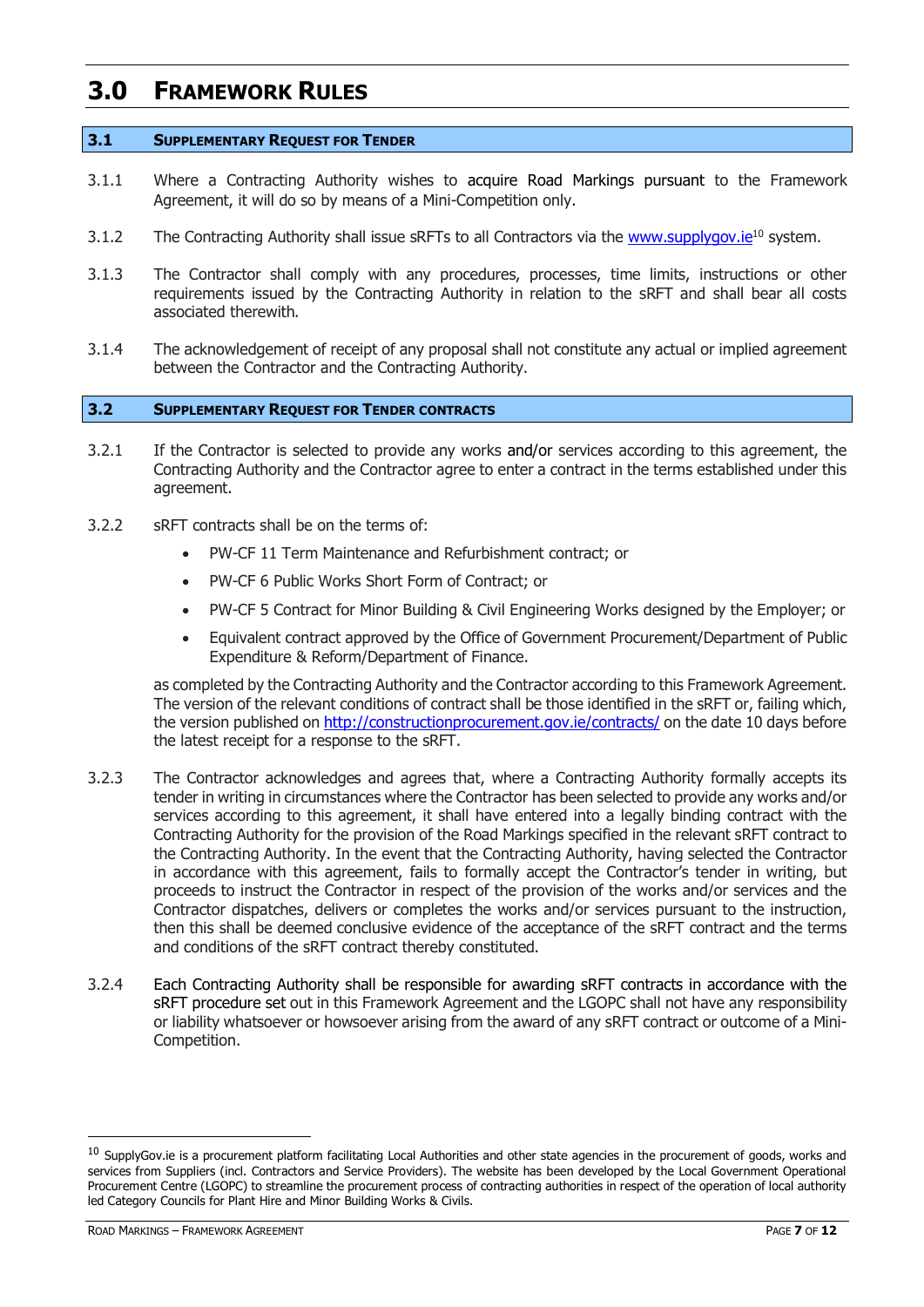- 3.2.5 The Contractor shall perform all sRFT contracts in accordance with the requirements of this Framework Agreement, the terms and conditions of the respective sRFT contract, and in accordance with Irish law.
- 3.2.6 Where, after a sRFT and before the award of contract, the preferred Contractor is:
	- · deemed by the Contracting Authority as being unable or unsuitable to provide the required works and/or services due to a change in circumstances; or
	- · not able or is unwilling to provide the required works and/or services

then the Contracting Authority reserves the right to award the contract to the Contractor ranked next highest. The Contracting Authority may repeat this process until a contract is awarded or there are no further Contractors to provide the required works and/or services.

3.2.7 Where any Contractor fails to satisfactorily perform a sRFT contract, or a termination event under the sRFT contract occurs, the sRFT contract may be terminated and the Contracting Authority shall have the right to re-tender the contract under the Framework Agreement or outside of the Framework Agreement.

#### **3.3 SUPPLEMENTARY REQUEST FOR TENDER AWARD CRITERIA**

- 3.3.1 The Terms and Conditions document details the evaluation and award criteria for the award of sRFT contracts under the Framework Agreement. The Terms & Conditions also detail the information to be provided by the Contractor prior to Contract Award.
- 3.3.2 As part of their online tender submission, Contractors submitted ceiling rates for the provision of a number of Road Markings works items.
- 3.3.3 The rates submitted shall be fixed as the ceiling rates for these works items applying over the initial 12 months of the Framework Agreement only. Thereafter, these 'ceiling rates' will not apply.
- 3.3.4 Contractors who submit responses to sRFTs may reduce the ceiling rates for these works items but may not exceed them over the initial 12 months of the Framework Agreement.
- 3.3.5 Where, after a competition, two or more Contractors are level on marks, the Contracting Authority reserves the right to either;
	- Ask the equally ranked Contractors to resubmit prices and continue this process until there is a winner, or
	- · To divide the works and/or services between the equally ranked Contractors, or
	- · Award the contract by random selection concluded in an open and transparent forum, or
	- · To re-tender the works and/or services.

#### **3.4 PERFORMANCE MEASUREMENT**

- 3.4.1 The Contracting Authority may measure the Contractor's performance from time to time during the Framework Term or the duration of the sRFT contract according to the Performance Measurement Table hereunder.
- 3.4.2 On completion of a sRFT contract, if so requested by the Contracting Authority, the Contractor shall collate and provide to the Contracting Authority the information required for the Contracting Authority to review and measure the Contractor's performance according to the Performance Measurement Table hereunder.
- 3.4.3 On completion of its review, the Contracting Authority shall provide the Contractor with a written report summarising the Contracting Authority's assessment of the Contractor's performance against the Performance Measurement Table and the basis for each assessment.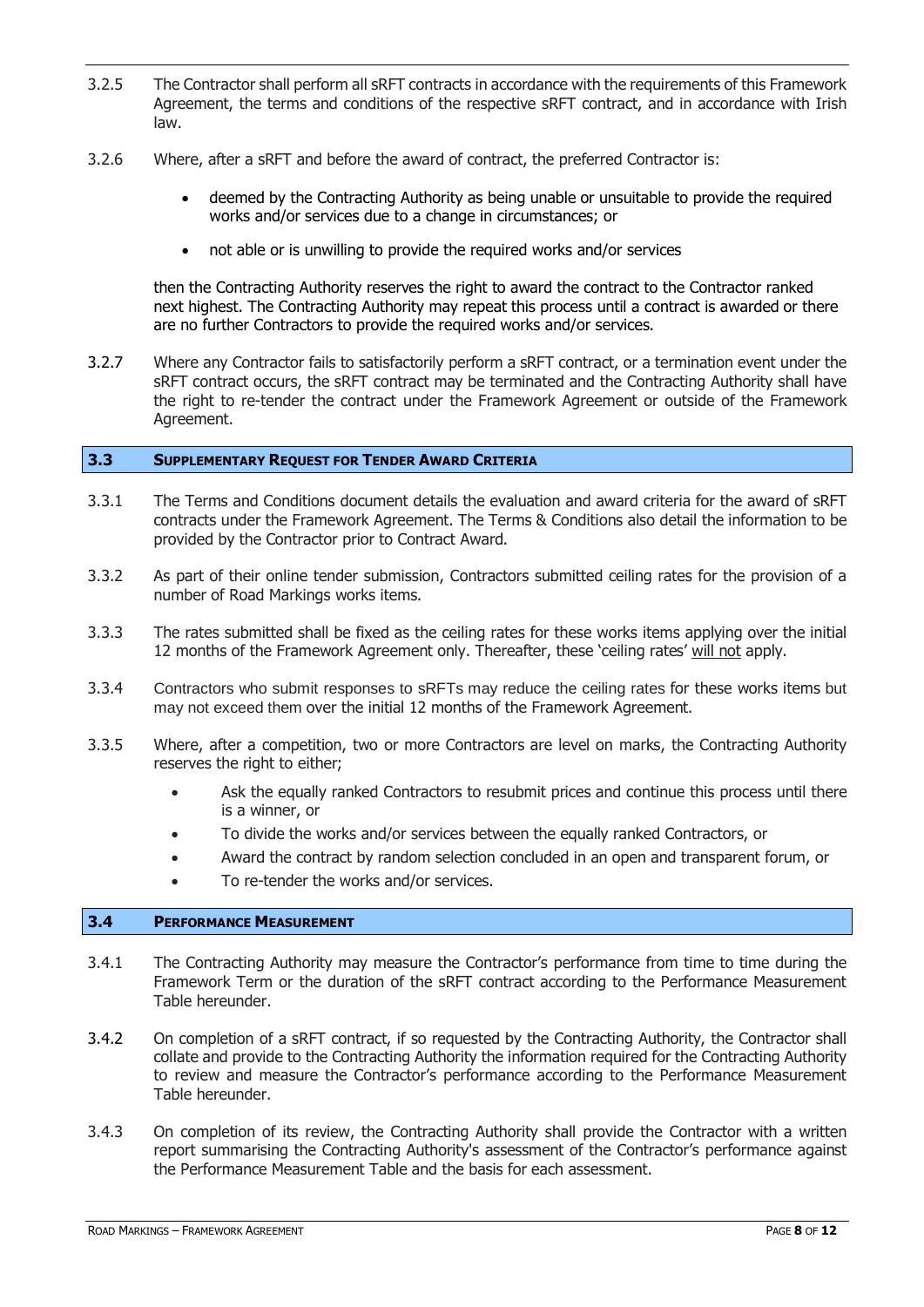- 3.4.4 The Contractor is said to have reached Level 1, Level 2 or Level 3, if, during the review for one of the indicators listed in the below table, the number of occurrences of that indicator equals or exceeds the number listed in the column headed "Level 1", "Level 2", or "Level 3".
- 3.4.5 If the Contractor has reached Level 1, the Contracting Authority will give the Contractor a written notification and the Contractor must demonstrate to the Contracting Authority's satisfaction that it has implemented steps to redress the problem.
- 3.4.6 If the Contractor has reached Level 2, the Contracting Authority may exclude that Contractor from any sRFT in which it is due to participate until the Contractor has demonstrated to the Contracting Authority's satisfaction that it has implemented steps to redress the problem. Until the foregoing has been satisfactorily remedied, sRFTs may be run without prejudice as if the Contractor was excluded and the Framework Agreement had been terminated with the Contractor.
- 3.4.7 Only the LGOPC has authority to terminate a Contractor from this Framework Agreement. The Contracting Authority may notify the LGOPC if a Contractor has reached Level 3 and the LGOPC may terminate the Framework Agreement as between the LGOPC and that Contractor.
- 3.4.8 The Contractor shall implement such recommendations and comply with any Contracting Authority's findings to the extent necessary to ensure that works and/or services continue to be executed, and the Contractor continues to meet its obligations in accordance with the requirements set out in this Framework Agreement.

| <b>CONTRACTING</b><br><b>AUTHORITIES</b><br><b>OBJECTIVE</b>                             | <b>INDICATOR</b>                                                                                                                                                                                                                                         | <b>MEASUREMENT</b><br><b>TERM</b> | <b>LEVEL</b><br>1 | <b>LEVEL</b><br>$\overline{2}$ | <b>LEVEL</b><br>3 |
|------------------------------------------------------------------------------------------|----------------------------------------------------------------------------------------------------------------------------------------------------------------------------------------------------------------------------------------------------------|-----------------------------------|-------------------|--------------------------------|-------------------|
|                                                                                          |                                                                                                                                                                                                                                                          |                                   |                   |                                |                   |
| <b>HEALTH AND SAFETY</b>                                                                 |                                                                                                                                                                                                                                                          |                                   |                   |                                |                   |
| <b>Management of</b><br><b>Safety</b>                                                    | Failure to maintain safety measures as<br>set out in the Safety and Health Plan<br>and/or Contractors Safety Statement.                                                                                                                                  | Contract/Term                     | N/A               | 2                              | 3                 |
|                                                                                          | Requirement for immediate cessation<br>of works and/or services on foot of<br>committing a breach of the Safety,<br>Health & Welfare at Work Act 2005 or<br>any regulations or code of practice<br>made under it concerning the works<br>and/or service. | Contract/Term                     | N/A               | $\mathbf{1}$                   | $\overline{2}$    |
|                                                                                          | Requirement for immediate cessation<br>of works and/or services on foot of<br>failure to comply with reasonable<br>Direction(s) issued by the PSCS or<br>Contracting Authority Representative<br>or the Health & Safety Authority (HSA).                 | Contract/Term                     | N/A               | 1                              | $\overline{2}$    |
| <b>PERFORMANCE</b>                                                                       |                                                                                                                                                                                                                                                          |                                   |                   |                                |                   |
| <b>Execution of the</b><br><b>Supplementary</b><br><b>Request for Tender</b><br>contract | Failure of the Contractor to execute the<br>contract in a<br>sRFT<br>proper<br>and<br>workmanlike manner and using good<br>practice.                                                                                                                     | Contract/Term                     | $\overline{2}$    | 3                              | 5                 |

#### **Performance Measurement Table**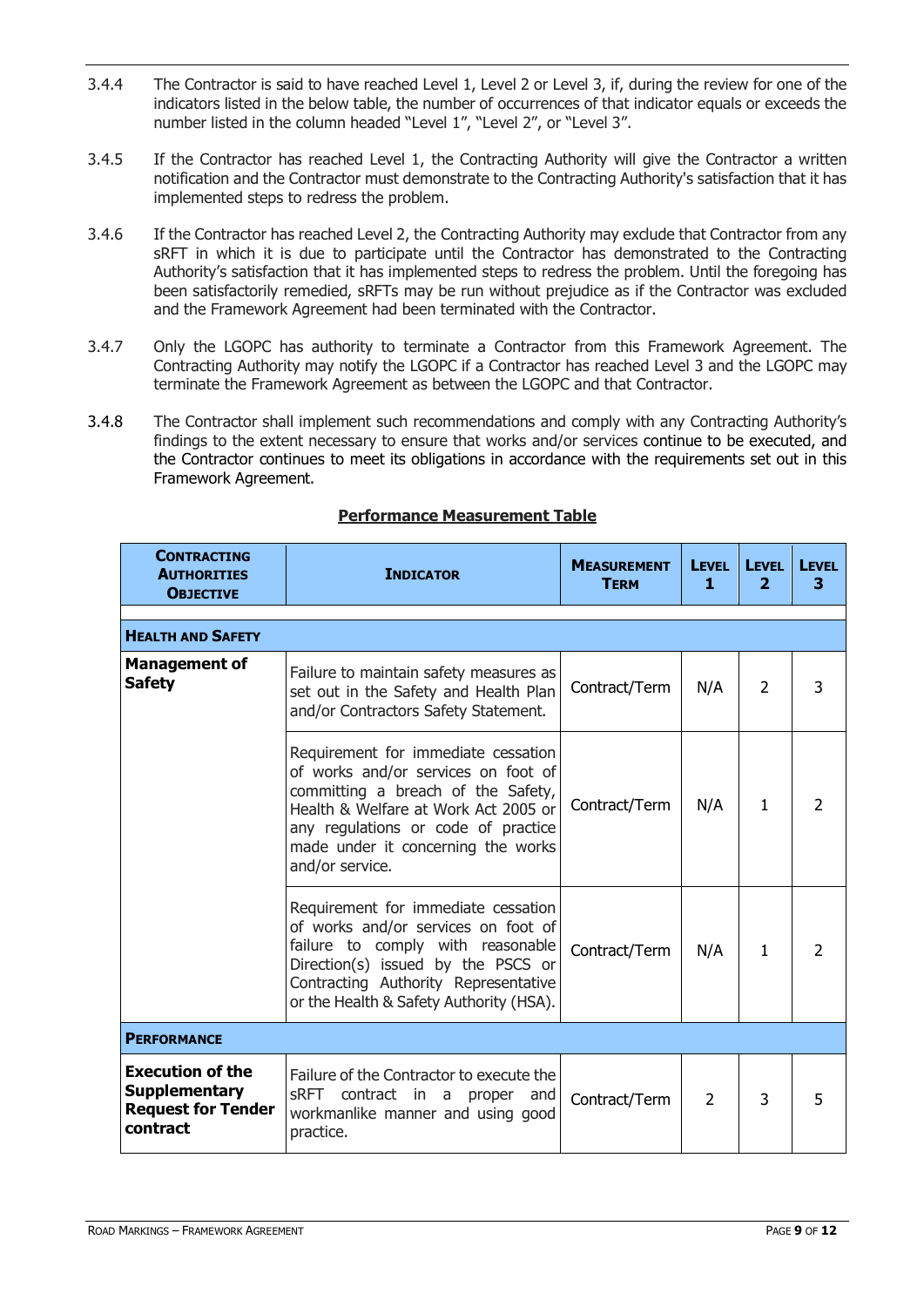| Delivery of the<br><b>Supplementary</b><br><b>Request for Tender</b><br>contract | Failure to commence works and/or<br>service by the nominated start date<br>identified in the sRFT contract.                                                                                                                       | Contract/Term | $\overline{2}$ | $\mathbf{1}$   | 2              |
|----------------------------------------------------------------------------------|-----------------------------------------------------------------------------------------------------------------------------------------------------------------------------------------------------------------------------------|---------------|----------------|----------------|----------------|
|                                                                                  | With<br>respect<br>Response<br>to<br>Maintenance/Emergency Works, failure<br>to commence works and/or service<br>within the nominated response time<br>identified in the sRFT contract.                                           | Contract/Term | $\overline{2}$ | 1              | 2              |
| <b>Personnel</b>                                                                 | Requirement for immediate removal of<br>Contractors Personnel on foot of their<br>negligence or insufficient competence<br>to carry out their tasks in compliance<br>with the Contractors obligations under<br>the sRFT contract. | Contract/Term | N/A            | 1              | $\overline{2}$ |
| <b>Legal Requirements</b>                                                        | Requirement for immediate cessation<br>of works and/or service on foot of<br>committing or causing the Contracting<br>Authority to commit a serious breach of<br>Legal<br>or Statutory<br>requirements<br>concerning the project. | Contract/Term | N/A            | $\mathbf{1}$   | $\overline{2}$ |
| <b>QUALITY OF WORK</b>                                                           |                                                                                                                                                                                                                                   |               |                |                |                |
| <b>Quality of the</b><br>Material(s)<br>supplied                                 | Failure to provide required Certification<br>/ Inspection results / Test results.                                                                                                                                                 | Contract      | $\overline{2}$ | 1              | 2              |
|                                                                                  | Defects in competed works, caused by<br>non-compliant<br>the<br>provision<br>οf<br>materials by the Contractor, requiring<br>re-visiting to repair.                                                                               | Contract/Term | $\mathbf{1}$   | $\overline{2}$ | 3              |

#### **3.5 CONTRACT PERFORMANCE EVALUATION**

- 3.5.1 It is intended that Contractors' performance will be monitored during the Framework Agreement term and specifically during the execution of sRFT contracts.
- 3.5.2 The Contractor shall furnish the Contracting Authority with such information and assistance as the Contracting Authority may reasonably require in order to assess the Contractor's performance.
- 3.5.3 The Contracting Authority will complete a Performance Evaluation Form in the manner described in the Terms and Conditions.
- 3.5.4 This review is a separate and distinct exercise from the measurement of the Contractor's performance as identified above at 3.4 (Performance Measurement).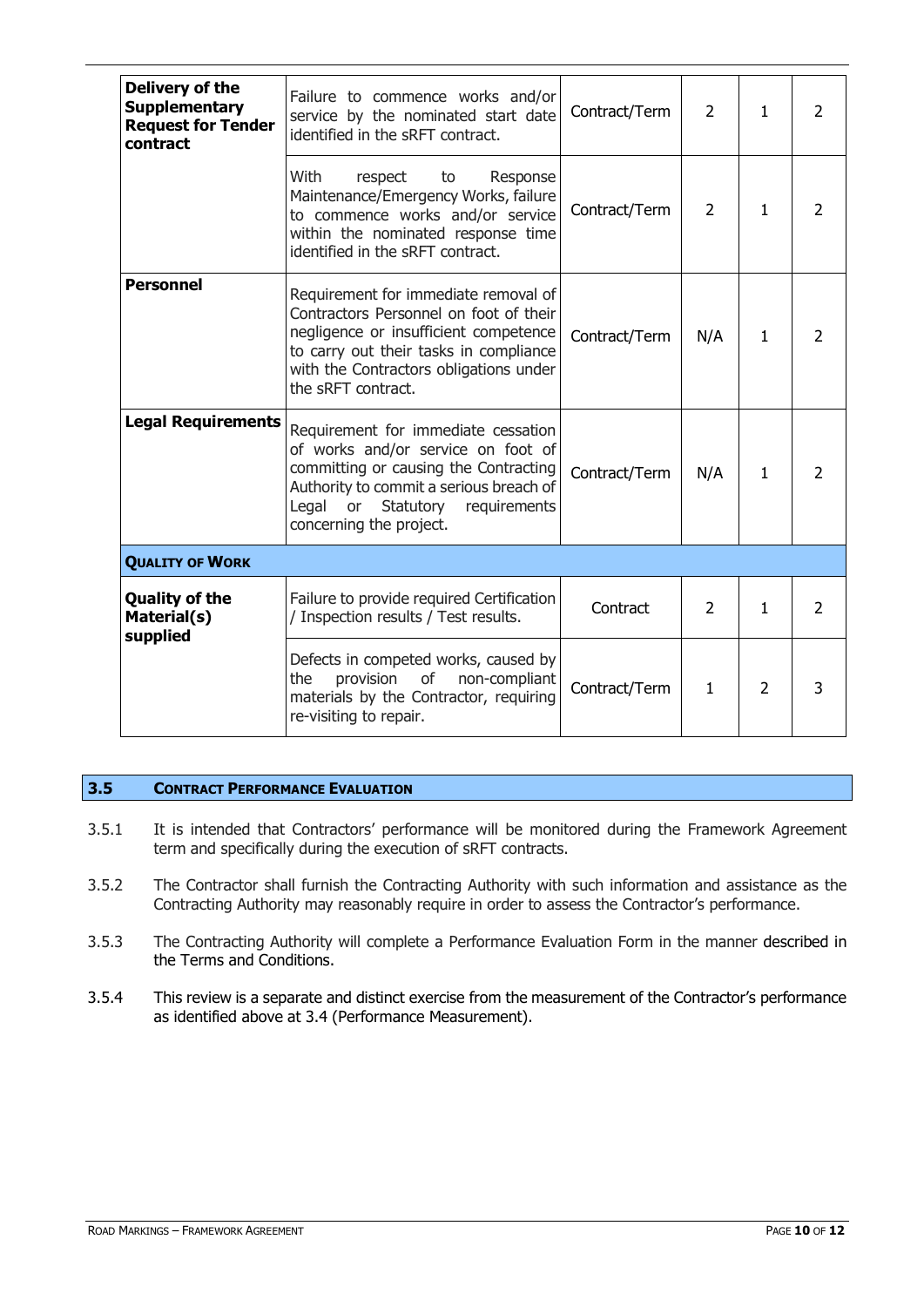| 3.6 | <b>GENERAL</b> |
|-----|----------------|
|     |                |

#### 3.6.1 **Certain Rules of Construction disapplied:**

- i) This Framework Agreement shall be construed without regard to the rule of construction known as "ejusdem generis".
- ii) If any ambiguity or question of intent or interpretation arises, this Framework Agreement shall be construed as if drafted jointly by the parties and no presumption or burden of proof shall arise favoring or disfavoring any party by virtue of the authorship of any of the provisions of this Framework Agreement.

#### **SIGNED by the Central Purchasing Body and the Contractor on the date at the top of this agreement:**

| Signed on behalf of the Local Government Operational Procurement Centre:                                                                |  |  |  |
|-----------------------------------------------------------------------------------------------------------------------------------------|--|--|--|
| Signature of person duly<br>authorised to sign contracts on<br>behalf of the Local Government<br><b>Operational Procurement Centre:</b> |  |  |  |
|                                                                                                                                         |  |  |  |
| <b>Signed on behalf of the Contractor:</b>                                                                                              |  |  |  |
| Signature of person duly<br>authorised to sign contracts on<br>behalf of the Contractor:                                                |  |  |  |